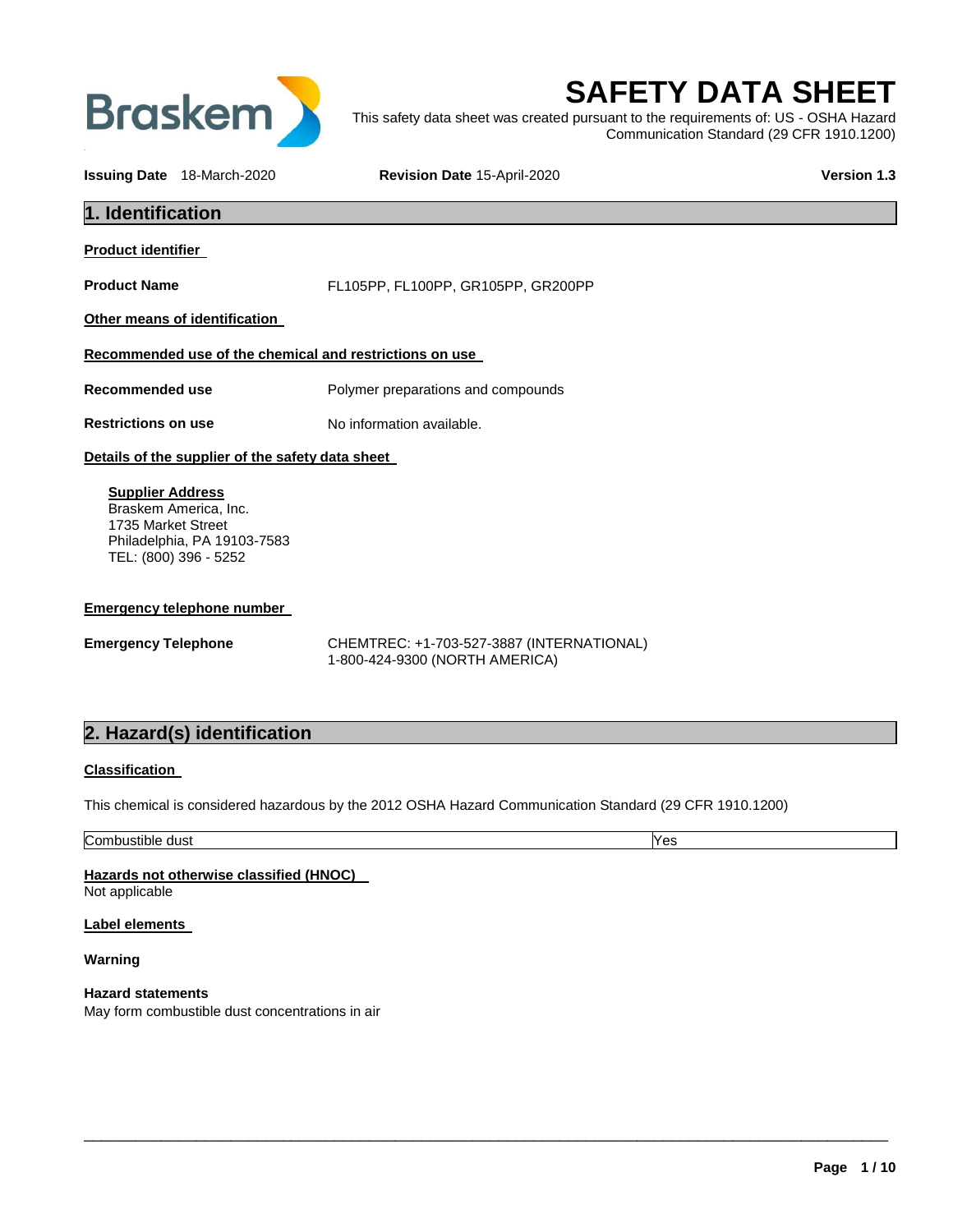### **Other information**

Special danger of slipping by leaking/spilling product. Electrostatic charges may be generated during handling. If small particles are generated during processing or handling, this product may form combustible dust concentrations in air.

\_\_\_\_\_\_\_\_\_\_\_\_\_\_\_\_\_\_\_\_\_\_\_\_\_\_\_\_\_\_\_\_\_\_\_\_\_\_\_\_\_\_\_\_\_\_\_\_\_\_\_\_\_\_\_\_\_\_\_\_\_\_\_\_\_\_\_\_\_\_\_\_\_\_\_\_\_\_\_\_\_\_\_\_\_\_\_\_\_\_\_\_\_

# **3. Composition/information on ingredients**

### **Substance**

Not applicable.

# **Mixture**

| ∴hemical name                | CAS No        | Weiaht-% |
|------------------------------|---------------|----------|
| Ethylene-propylene copolymer | $9010 - 79 -$ | 98-100   |

# **4. First-aid measures**

## **Description of first aid measures**

| <b>Inhalation</b>                                                          | Move victim to fresh air. Medical aid is necessary if symptoms appear to be an obvious<br>consequence of inhalation.                                                                                                                                                                           |  |
|----------------------------------------------------------------------------|------------------------------------------------------------------------------------------------------------------------------------------------------------------------------------------------------------------------------------------------------------------------------------------------|--|
| Eye contact                                                                | Rinse thoroughly with plenty of water, also under the eyelids. Get medical attention if<br>irritation develops and persists.                                                                                                                                                                   |  |
| <b>Skin contact</b>                                                        | After contact with product or dust: Wash skin with soap and water. Get medical attention if<br>irritation develops and persists. After contact with molten product, cool skin area rapidly<br>with cold water. Removal of solidified molten material from skin requires medical<br>assistance. |  |
| Ingestion                                                                  | Do NOT induce vomiting. Clean mouth with water and drink afterwards plenty of water.<br>Never give anything by mouth to an unconscious person. Consult a physician if necessary.                                                                                                               |  |
| Most important symptoms and effects, both acute and delayed                |                                                                                                                                                                                                                                                                                                |  |
| <b>Symptoms</b>                                                            | Product dust may be irritating to eyes, skin and respiratory system.                                                                                                                                                                                                                           |  |
| Indication of any immediate medical attention and special treatment needed |                                                                                                                                                                                                                                                                                                |  |
| Note to physicians                                                         | Treat symptomatically.                                                                                                                                                                                                                                                                         |  |

# **5. Fire-fighting measures**

| <b>Suitable Extinguishing Media</b> | CO2, dry chemical, dry sand, alcohol-resistant foam. Water spray or fog.                   |
|-------------------------------------|--------------------------------------------------------------------------------------------|
| Unsuitable extinguishing media      | Do not use a solid water stream as it may scatter and spread fire.                         |
| Specific hazards arising from the   | Avoid generation of dust. Fine dust dispersed in air may ignite. Powders, dusts, shavings, |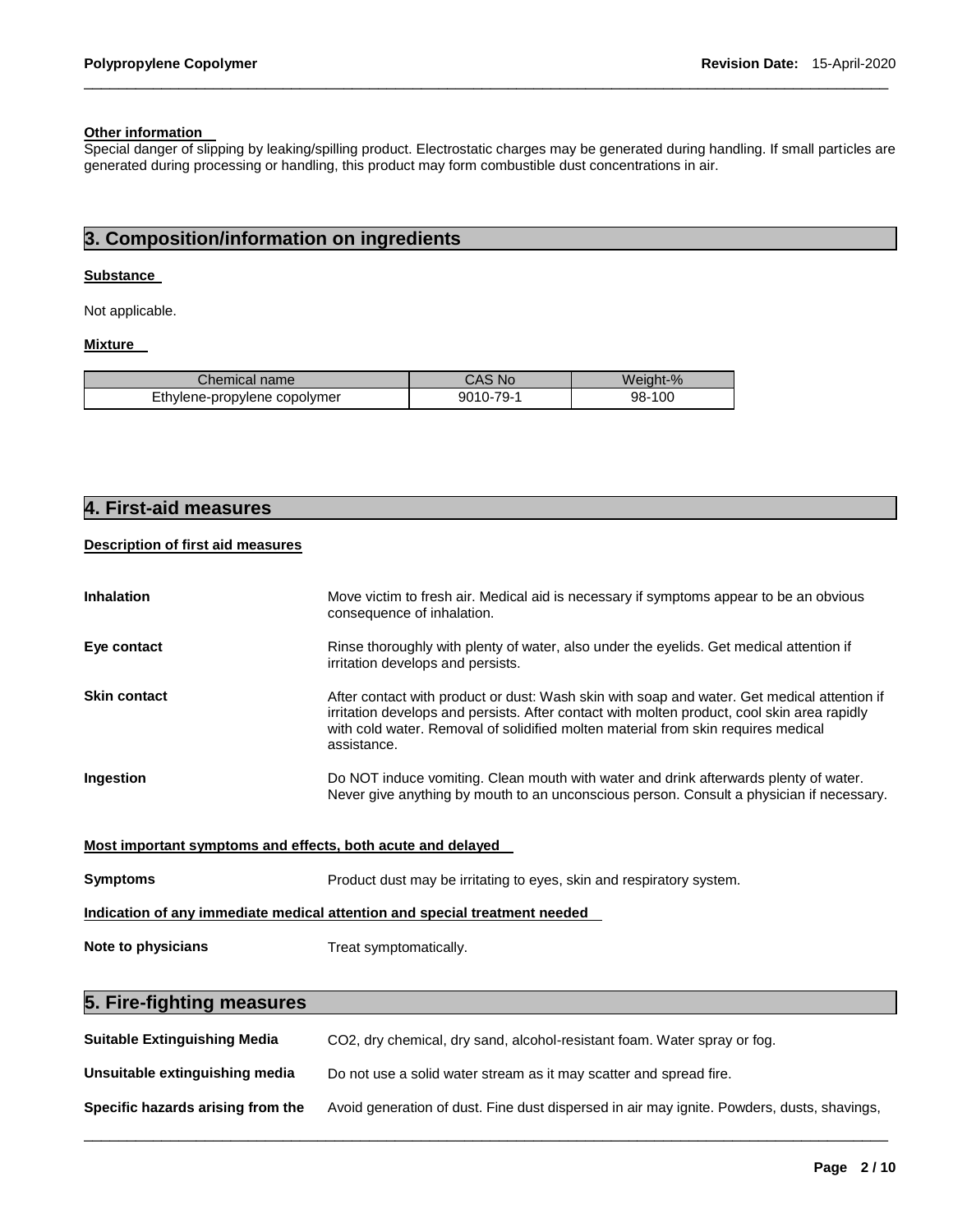| chemical                                                               | borings, turnings or cuttings may explode or burn with explosive violence.                                                            |  |
|------------------------------------------------------------------------|---------------------------------------------------------------------------------------------------------------------------------------|--|
| <b>Explosion data</b><br><b>Sensitivity to mechanical impact None.</b> |                                                                                                                                       |  |
| Sensitivity to static discharge                                        | Yes.                                                                                                                                  |  |
| Special protective equipment for<br>fire-fighters                      | Firefighters should wear self-contained breathing apparatus and full firefighting turnout<br>gear. Use personal protection equipment. |  |

\_\_\_\_\_\_\_\_\_\_\_\_\_\_\_\_\_\_\_\_\_\_\_\_\_\_\_\_\_\_\_\_\_\_\_\_\_\_\_\_\_\_\_\_\_\_\_\_\_\_\_\_\_\_\_\_\_\_\_\_\_\_\_\_\_\_\_\_\_\_\_\_\_\_\_\_\_\_\_\_\_\_\_\_\_\_\_\_\_\_\_\_\_

# **6. Accidental release measures**

### **Personal precautions, protective equipment and emergency procedures**

| <b>Personal precautions</b>                          | Ensure adequate ventilation. Avoid generation of dust. Avoid contact with eyes. Use<br>personal protective equipment as required. Do not breathe dust. ELIMINATE all ignition<br>sources (no smoking, flares, sparks or flames in immediate area). Take precautionary<br>measures against static discharges. |  |  |
|------------------------------------------------------|--------------------------------------------------------------------------------------------------------------------------------------------------------------------------------------------------------------------------------------------------------------------------------------------------------------|--|--|
| Other information                                    | Refer to protective measures listed in Sections 7 and 8.                                                                                                                                                                                                                                                     |  |  |
| Methods and material for containment and cleaning up |                                                                                                                                                                                                                                                                                                              |  |  |
| <b>Methods for containment</b>                       | Prevent further leakage or spillage if safe to do so. Prevent dust cloud.                                                                                                                                                                                                                                    |  |  |
| Methods for cleaning up                              | Take up with inert, damp, non-combustible material using clean non-sparking tools and<br>place into loosely covered plastic containers for later disposal. Pick up and transfer to<br>properly labeled containers.                                                                                           |  |  |

# **7. Handling and storage**

### **Precautions for safe handling**

**Advice on safe handling** Handle in accordance with good industrial hygiene and safety practice. Ensure adequate ventilation. Avoid generation of dust. Do not breathe dust. Avoid contact with eyes. This product is a poor conductor of electricity and can become electrostatically charged. If sufficient charge is accumulated, ignition of flammable mixtures can occur. To reduce potential for static discharge, use proper bonding and grounding procedures. Airborne dusts are potentially explosive. Avoid significant deposits of material, especially on horizontal surfaces, which may become airborne and form combustible dust clouds and may contribute to secondary explosions. Handling and processing operations should be conducted in accordance with 'best practices' (e.g. NFPA-654).

### **Conditions for safe storage, including any incompatibilities**

**Storage Conditions** Store in a cool, dry area away from potential sources of heat, open flames, sunlight or other chemicals. Keep container closed when not in use. Keep in an area equipped with sprinklers.

\_\_\_\_\_\_\_\_\_\_\_\_\_\_\_\_\_\_\_\_\_\_\_\_\_\_\_\_\_\_\_\_\_\_\_\_\_\_\_\_\_\_\_\_\_\_\_\_\_\_\_\_\_\_\_\_\_\_\_\_\_\_\_\_\_\_\_\_\_\_\_\_\_\_\_\_\_\_\_\_\_\_\_\_\_\_\_\_\_\_\_\_\_

### **8. Exposure controls/personal protection**

#### **Control parameters**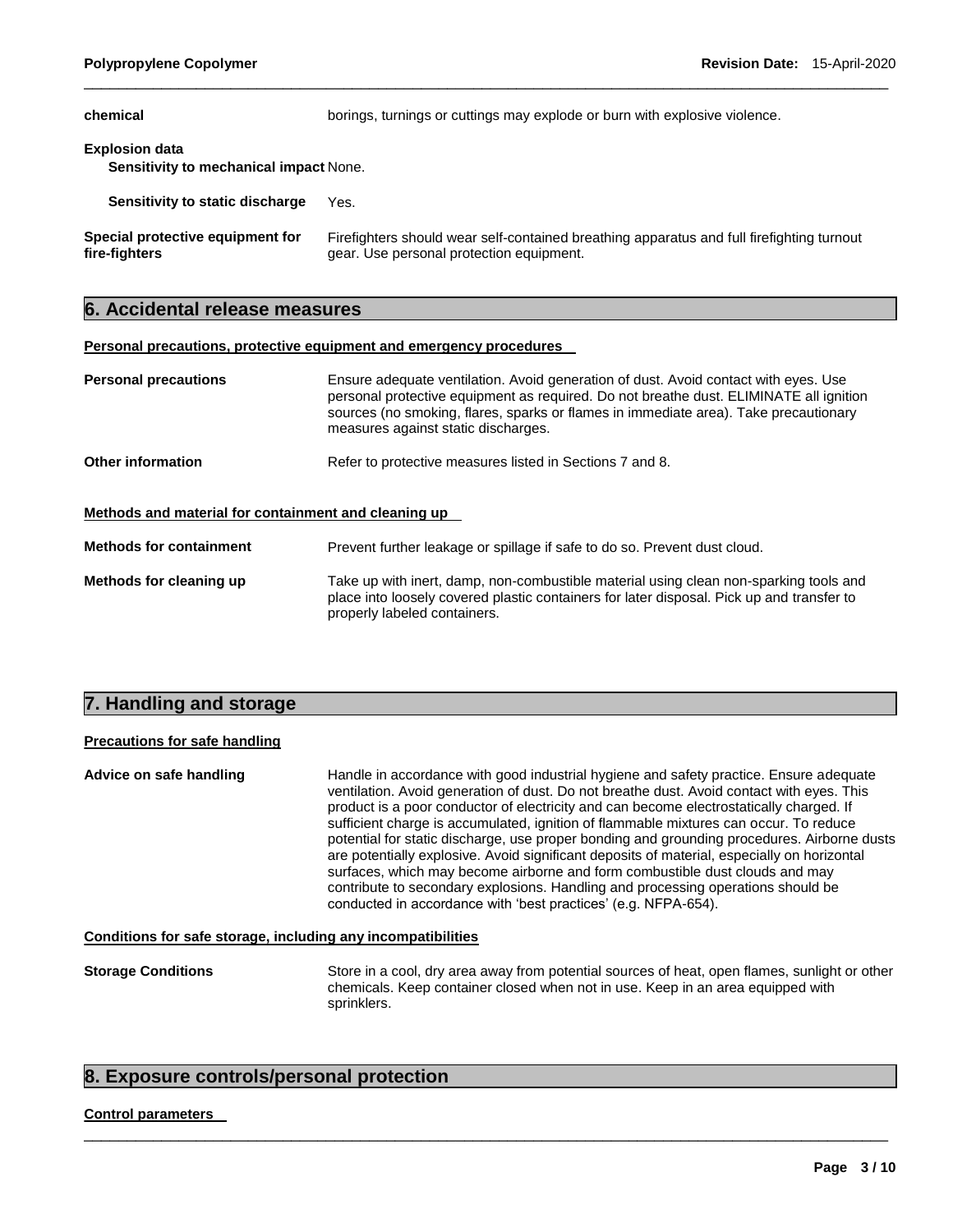### **Exposure Limits** .

| name<br>∠hemical                  |                       | --<br>--               | N <sub>I</sub>    |
|-----------------------------------|-----------------------|------------------------|-------------------|
| こopolvmer<br>opvlene<br>olvpropy' | <br>applicable<br>Not | <br>applicable<br>Not. | applicable<br>NOt |

\_\_\_\_\_\_\_\_\_\_\_\_\_\_\_\_\_\_\_\_\_\_\_\_\_\_\_\_\_\_\_\_\_\_\_\_\_\_\_\_\_\_\_\_\_\_\_\_\_\_\_\_\_\_\_\_\_\_\_\_\_\_\_\_\_\_\_\_\_\_\_\_\_\_\_\_\_\_\_\_\_\_\_\_\_\_\_\_\_\_\_\_\_

### **Appropriate engineering controls**

**Engineering controls** Ensure that eyewash stations and safety showers are close to the workstation location. Ensure adequate ventilation, especially in confined areas. Ensure that dust-handling systems (such as exhaust ducts, dust collectors, vessels, and processing equipment) are designed in a manner to prevent the escape of dust into the work area (i.e., there is no leakage from the equipment). It is recommended that all dust control equipment such as local exhaust ventilation and material transport systems involved in handling of this product contain explosion relief vents or an explosion suppression system or an oxygen- deficient environment.

| Individual protection measures, such as personal protective equipment |                                                                                                                                                                                                                                                                                                                                                                                                                                                                                                                                                                                                                                                                                                                                                                      |  |
|-----------------------------------------------------------------------|----------------------------------------------------------------------------------------------------------------------------------------------------------------------------------------------------------------------------------------------------------------------------------------------------------------------------------------------------------------------------------------------------------------------------------------------------------------------------------------------------------------------------------------------------------------------------------------------------------------------------------------------------------------------------------------------------------------------------------------------------------------------|--|
| <b>Eye/face protection</b>                                            | Wear safety glasses with side shields (or goggles). During hot processing: Tight sealing<br>safety goggles. If there is a risk of contact:. Face protection shield.                                                                                                                                                                                                                                                                                                                                                                                                                                                                                                                                                                                                  |  |
| <b>Hand protection</b>                                                | Wear suitable gloves. Heat resistant gloves are recommended when handling molten<br>materials.                                                                                                                                                                                                                                                                                                                                                                                                                                                                                                                                                                                                                                                                       |  |
| Skin and body protection                                              | Wear suitable protective clothing. During hot processing:. Long sleeved clothing, Protective<br>shoes or boots.                                                                                                                                                                                                                                                                                                                                                                                                                                                                                                                                                                                                                                                      |  |
| <b>Respiratory protection</b>                                         | No protective equipment is needed under normal use conditions. If exposure limits are<br>exceeded or irritation is experienced, ventilation and evacuation may be required. When<br>workers are facing concentrations above the exposure limit they must use appropriate<br>certified respirators. The filter class must be suitable for the maximum contaminant<br>concentration (gas/vapor/aerosol/particulates) that may arise when handling the product.<br>Consult with an industrial hygienist to determine the appropriate respiratory protection for<br>your specific use of this material. A respiratory protection program compliant with all<br>applicable regulations must be followed whenever workplace conditions require the use of a<br>respirator. |  |
| <b>General hygiene considerations</b>                                 | Handle in accordance with good industrial hygiene and safety practice. Do not breathe dust.<br>Do not eat, drink or smoke when using this product. Take off contaminated clothing and<br>wash before reuse. Regular cleaning of equipment, work area and clothing is                                                                                                                                                                                                                                                                                                                                                                                                                                                                                                 |  |

# **9. Physical and chemical properties**

| Information on basic physical and chemical properties                                    |                                                                                                                |                                                            |  |
|------------------------------------------------------------------------------------------|----------------------------------------------------------------------------------------------------------------|------------------------------------------------------------|--|
| Appearance<br><b>Physical state</b><br>Color                                             | Filament or pellet<br>Solid<br>White to off-white                                                              |                                                            |  |
| Odor<br><b>Odor threshold</b>                                                            | Odorless or slight odor<br>No data available                                                                   |                                                            |  |
| <b>Property</b><br>рH<br>Melting point / freezing point<br>Boiling point / boiling range | <b>Values</b><br>No data available<br>- 338 °F<br>170 °C<br>320<br>160.<br>$\blacksquare$<br>No data available | Remarks • Method<br>None known<br>None known<br>None known |  |

recommended.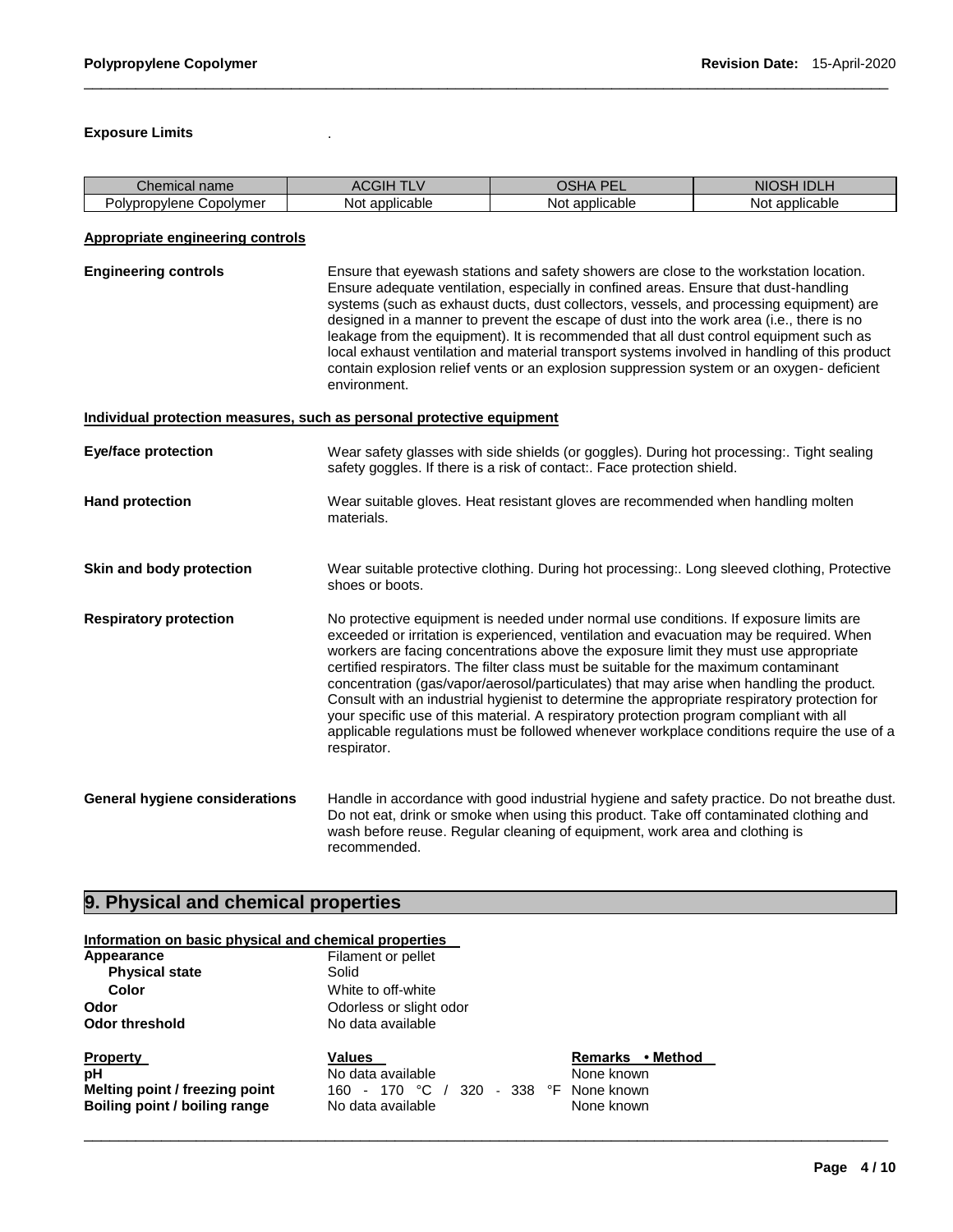| <b>Flash point</b>                     | No data available         | None known |
|----------------------------------------|---------------------------|------------|
| <b>Evaporation rate</b>                | No data available         | None known |
| Flammability (solid, gas)              | No data available         | None known |
| <b>Flammability Limit in Air</b>       |                           | None known |
| <b>Upper flammability or explosive</b> | No data available         |            |
| limits                                 |                           |            |
| Lower flammability or explosive        | No data available         |            |
| limits                                 |                           |            |
| Vapor pressure                         | negligible                | None known |
| Vapor density                          | No data available         | None known |
| <b>Relative density</b>                | $0.9 - 0.92$              | None known |
| <b>Water solubility</b>                | negligible                | None known |
| Solubility(ies)                        | No data available         | None known |
| <b>Partition coefficient</b>           | No data available         | None known |
| <b>Autoignition temperature</b>        | No data available         | None known |
| <b>Decomposition temperature</b>       | No data available         | None known |
| <b>Kinematic viscosity</b>             | No data available         | None known |
| <b>Dynamic viscosity</b>               | No data available         | None known |
|                                        |                           |            |
| <b>Other information</b>               |                           |            |
| <b>Explosive properties</b>            | No information available. |            |
| <b>Oxidizing properties</b>            | No information available. |            |
| <b>Softening point</b>                 | No information available  |            |
| Molecular weight                       | No information available  |            |
| <b>VOC Content (%)</b>                 | No information available  |            |
| <b>Liquid Density</b>                  | No information available  |            |
| <b>Bulk density</b>                    | No information available  |            |

# **10. Stability and reactivity**

| <b>Reactivity</b>                  | None under normal use conditions.                                                                                                                                                                                                                                                                                                                                                                     |
|------------------------------------|-------------------------------------------------------------------------------------------------------------------------------------------------------------------------------------------------------------------------------------------------------------------------------------------------------------------------------------------------------------------------------------------------------|
| <b>Chemical stability</b>          | Stable under normal conditions.                                                                                                                                                                                                                                                                                                                                                                       |
| Possibility of hazardous reactions | None under normal processing.                                                                                                                                                                                                                                                                                                                                                                         |
| <b>Conditions to avoid</b>         | Excessive heat. Heating in air. Dust formation.                                                                                                                                                                                                                                                                                                                                                       |
| Incompatible materials             | None known based on information supplied.                                                                                                                                                                                                                                                                                                                                                             |
|                                    | Hazardous decomposition products Decomposition products depend on temperature, exposure to air, and the presence of other<br>substances. Processing may release irritating fumes, olefinic and paraffinic compounds,<br>carbon monoxide, and carbon dioxide. Potential thermal decomposition products include<br>trace aldehydes (including formaldehyde), alcohols, organic acids, and hydrocarbons. |

\_\_\_\_\_\_\_\_\_\_\_\_\_\_\_\_\_\_\_\_\_\_\_\_\_\_\_\_\_\_\_\_\_\_\_\_\_\_\_\_\_\_\_\_\_\_\_\_\_\_\_\_\_\_\_\_\_\_\_\_\_\_\_\_\_\_\_\_\_\_\_\_\_\_\_\_\_\_\_\_\_\_\_\_\_\_\_\_\_\_\_\_\_

# **11. Toxicological information**

### **Information on likely routes of exposure**

| <b>Product Information</b> |                                                                          |
|----------------------------|--------------------------------------------------------------------------|
| <b>Inhalation</b>          | May cause irritation of respiratory tract.                               |
| Eye contact                | Dust contact with the eyes can lead to mechanical irritation.            |
| <b>Skin contact</b>        | Contact with dust can cause mechanical irritation or drying of the skin. |
| Ingestion                  | May cause irritation of the mouth, throat and stomach.                   |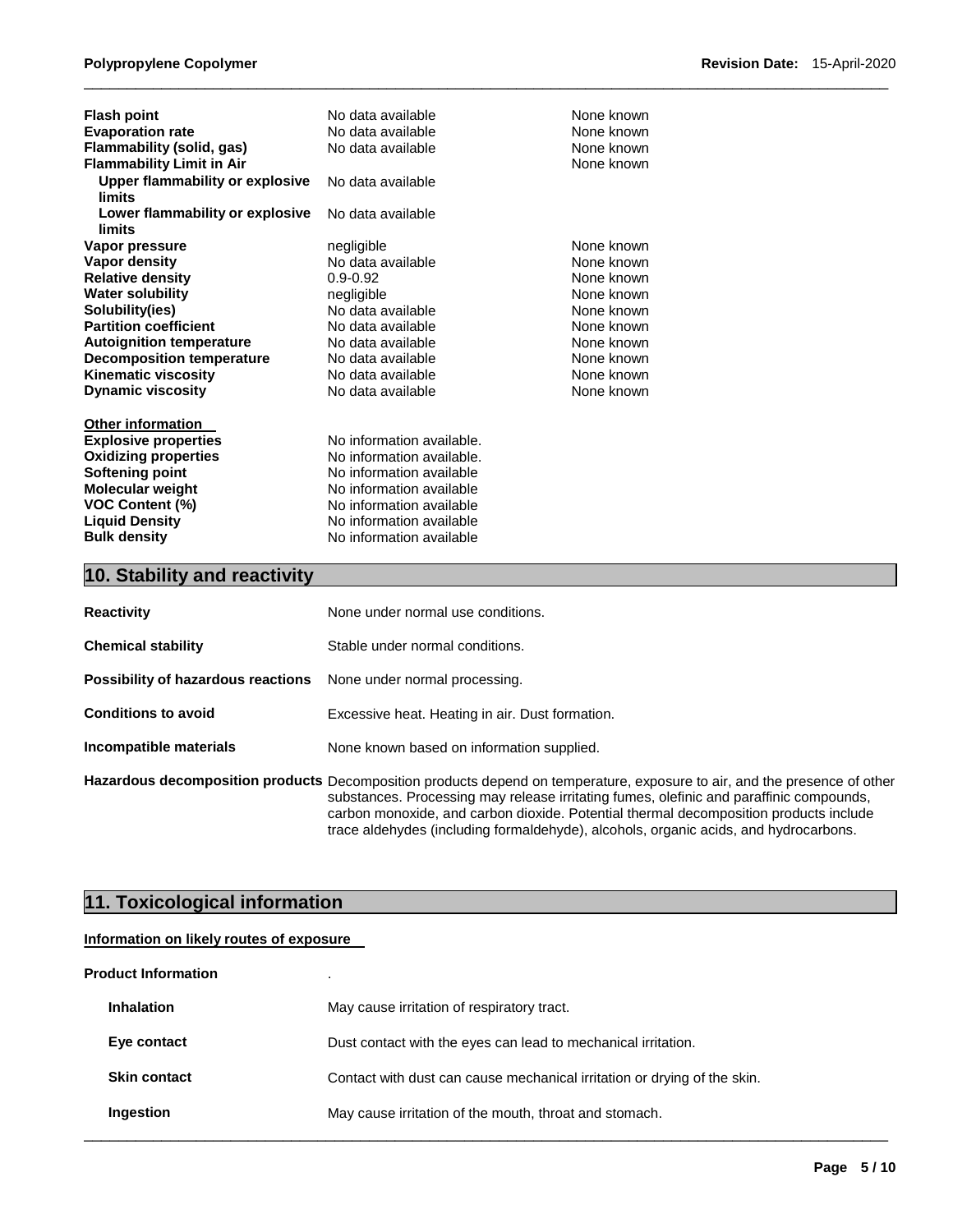### **Symptoms related to the physical, chemical and toxicological characteristics**

**Symptoms** No information available.

### **Acute toxicity**

**Numerical measures of toxicity**

Based on available data, the classification criteria are not met

### **Delayed and immediate effects as well as chronic effects from short and long-term exposure**

| Skin corrosion/irritation         | Based on available data, the classification criteria are not met. |
|-----------------------------------|-------------------------------------------------------------------|
| Serious eye damage/eye irritation | Based on available data, the classification criteria are not met. |
| Respiratory or skin sensitization | Based on available data, the classification criteria are not met. |
| Germ cell mutagenicity            | Based on available data, the classification criteria are not met. |

**Carcinogenicity** The table below indicates whether each agency has listed any ingredient as a carcinogen.

| Chemical name           | <b>ACGIF</b> | <b>IARC</b> | <b>JTF</b><br>. | $\sim$<br>או וטע |
|-------------------------|--------------|-------------|-----------------|------------------|
| Polypropylene Copolymer |              | Group 3     |                 |                  |
| 9010-79- <sup>.</sup>   |              |             |                 |                  |

\_\_\_\_\_\_\_\_\_\_\_\_\_\_\_\_\_\_\_\_\_\_\_\_\_\_\_\_\_\_\_\_\_\_\_\_\_\_\_\_\_\_\_\_\_\_\_\_\_\_\_\_\_\_\_\_\_\_\_\_\_\_\_\_\_\_\_\_\_\_\_\_\_\_\_\_\_\_\_\_\_\_\_\_\_\_\_\_\_\_\_\_\_

# **IARC (International Agency for Research on Cancer)**

Group 3 - Not Classifiable as to Carcinogenicity in Humans

| <b>Reproductive toxicity</b>    | This product does not contain any known or suspected reproductive hazards.                                          |  |
|---------------------------------|---------------------------------------------------------------------------------------------------------------------|--|
| <b>STOT - single exposure</b>   | None of the ingredients are known to cause specific target organ effects form a single<br>exposure.                 |  |
| <b>STOT - repeated exposure</b> | None of the ingredients are known to cause specific target organ effects through prolonged<br>or repeated exposure. |  |
| <b>Target organ effects</b>     | Respiratory system, Eyes, Skin.                                                                                     |  |
| <b>Aspiration hazard</b>        | None of the ingredients are known to be an aspiration hazard.                                                       |  |
| Other adverse effects           | No information available.                                                                                           |  |
| Interactive effects             | No information available.                                                                                           |  |

# **12. Ecological information Ecotoxicity** The environmental impact of this product has not been fully investigated. **Persistence and degradability** No information available. **Bioaccumulation** There is no data for this product. **Other adverse effects** No information available.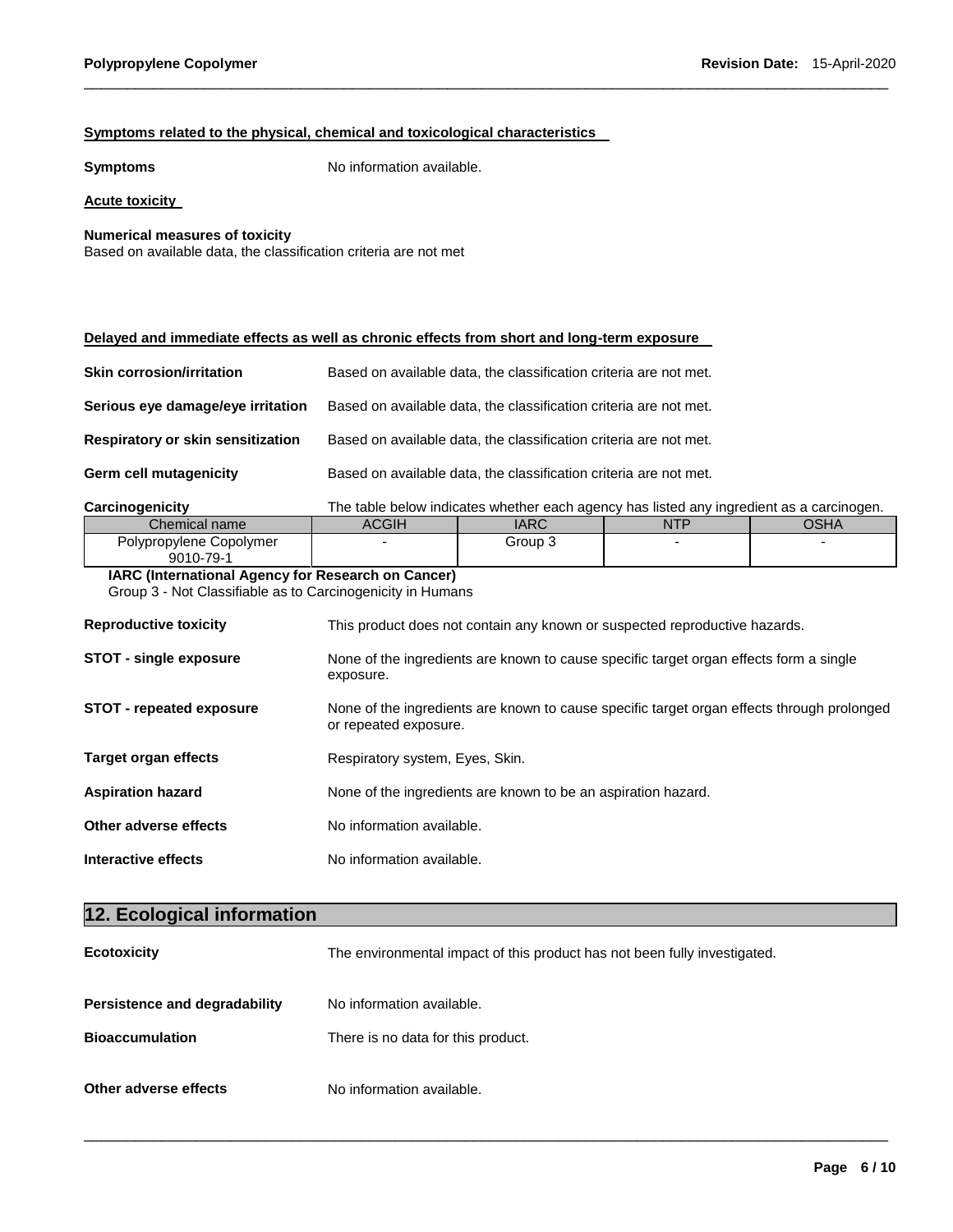# **13. Disposal considerations**

#### **Waste treatment methods**

| Waste from residues/unused<br>products | Dispose of in accordance with local regulations. Dispose of waste in accordance with<br>environmental legislation. Do not release into the environment. Recover or recycle if<br>possible. |  |  |
|----------------------------------------|--------------------------------------------------------------------------------------------------------------------------------------------------------------------------------------------|--|--|
| <b>Additional Information</b>          | Do not reuse empty containers. Do not dispose of waste into sewer. Do not dispose of with<br>household waste. Do not allow to enter drains.                                                |  |  |

\_\_\_\_\_\_\_\_\_\_\_\_\_\_\_\_\_\_\_\_\_\_\_\_\_\_\_\_\_\_\_\_\_\_\_\_\_\_\_\_\_\_\_\_\_\_\_\_\_\_\_\_\_\_\_\_\_\_\_\_\_\_\_\_\_\_\_\_\_\_\_\_\_\_\_\_\_\_\_\_\_\_\_\_\_\_\_\_\_\_\_\_\_

# **14. Transport information**

| <b>DOT</b>  | Not regulated |
|-------------|---------------|
| <b>TDG</b>  | Not regulated |
| <b>MEX</b>  | Not regulated |
| <b>IATA</b> | Not regulated |
| <b>IMDG</b> | Not regulated |

# **15. Regulatory information**

Note: Please contact supplier for regulatory information.

### **TSCA**

Polypropylene Copolymer 9010-79-1 Listed on the United States TSCA (Toxic Substances Control Act) inventory

#### International Inventories

Contact supplier for inventory compliance status.

#### US Federal Regulations

### SARA 313

Section 313 of Title III of the Superfund Amendments and Reauthorization Act of 1986 (SARA). This product contains no known chemicals which are subject to the reporting requirements of the Act and Title 40 of the Code of Federal Regulations, Part 372.

#### SARA 311/312 Hazard Categories

Should this product meet EPCRA 311/312 Tier reporting criteria at 40 CFR 370, refer to Section 2 of this SDS for appropriate classifications. Under the amended regulations at 40 CFR 370, EPCRA 311/312 Tier II reporting for the 2017 calendar year will need to be consistent with updated hazard classifications.

#### CWA (Clean Water Act)

This product does not contain any substances regulated as pollutants pursuant to the Clean Water Act (40 CFR 122.21 and 40 CFR 122.42).

#### **CERCLA**

This material, as supplied, does not contain any substances regulated as hazardous substances under the Comprehensive Environmental Response Compensation and Liability Act (CERCLA) (40 CFR 302) or the Superfund Amendments and Reauthorization Act (SARA) (40 CFR 355). There may be specific reporting requirements at the local, regional, or state level pertaining to releases of this material.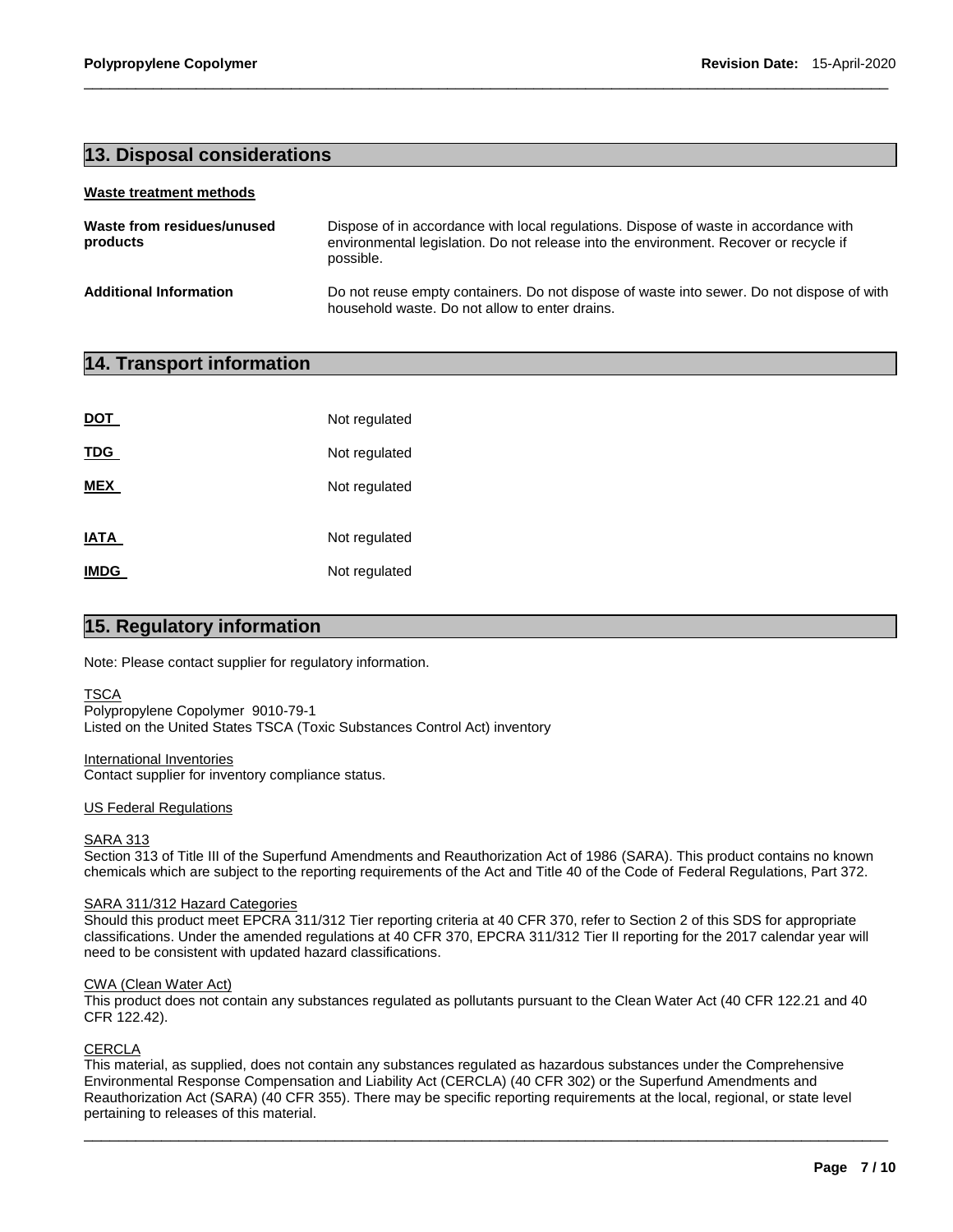### U.S. EPA Label Information

EPA Pesticide Registration Number Not applicable

### **WHMIS**

Uncontrolled product according to WHMIS classification criteria

U.S. State Right-to-Know Regulations

US State Regulations Contact Supplier.

### **California Proposition 65**

See NOTE at top of Section 15 of SDS

# **16. Other information**

| <b>NFPA</b><br>HMIS      | Health hazards 1<br>Health hazards 1                                                                                                                                                                                                                                                 | <b>Flammability 1</b><br>Flammability 1                                                                                                                                                                                                                                                                                                                                                                                                                                                                                                                                                                                                                                                                                                                                                                                                                                                                                                        |      | Instability 0<br><b>Physical Hazards 0</b> | <b>Physical and Chemical Properties -</b><br><b>Personal Protection</b><br>X                                                                                                                           |
|--------------------------|--------------------------------------------------------------------------------------------------------------------------------------------------------------------------------------------------------------------------------------------------------------------------------------|------------------------------------------------------------------------------------------------------------------------------------------------------------------------------------------------------------------------------------------------------------------------------------------------------------------------------------------------------------------------------------------------------------------------------------------------------------------------------------------------------------------------------------------------------------------------------------------------------------------------------------------------------------------------------------------------------------------------------------------------------------------------------------------------------------------------------------------------------------------------------------------------------------------------------------------------|------|--------------------------------------------|--------------------------------------------------------------------------------------------------------------------------------------------------------------------------------------------------------|
|                          |                                                                                                                                                                                                                                                                                      | Chronic Hazard Star Legend * = Chronic Health Hazard                                                                                                                                                                                                                                                                                                                                                                                                                                                                                                                                                                                                                                                                                                                                                                                                                                                                                           |      |                                            |                                                                                                                                                                                                        |
|                          |                                                                                                                                                                                                                                                                                      | Key or legend to abbreviations and acronyms used in the safety data sheet                                                                                                                                                                                                                                                                                                                                                                                                                                                                                                                                                                                                                                                                                                                                                                                                                                                                      |      |                                            |                                                                                                                                                                                                        |
| Legend<br>TWA<br>Ceiling | Maximum limit value                                                                                                                                                                                                                                                                  | Section 8: EXPOSURE CONTROLS/PERSONAL PROTECTION<br>TWA (time-weighted average)                                                                                                                                                                                                                                                                                                                                                                                                                                                                                                                                                                                                                                                                                                                                                                                                                                                                | STEL | Skin designation                           | STEL (Short Term Exposure Limit)                                                                                                                                                                       |
|                          | European Food Safety Authority (EFSA)<br>EPA (Environmental Protection Agency)<br>Acute Exposure Guideline Level(s) (AEGL(s))<br>Food Research Journal<br>Hazardous Substance Database<br>Japan GHS Classification<br>National Toxicology Program (NTP)<br>World Health Organization | Key literature references and sources for data used to compile the SDS<br>Agency for Toxic Substances and Disease Registry (ATSDR)<br>U.S. Environmental Protection Agency ChemView Database<br>U.S. Environmental Protection Agency Federal Insecticide, Fungicide, and Rodenticide Act<br>U.S. Environmental Protection Agency High Production Volume Chemicals<br>International Uniform Chemical Information Database (IUCLID)<br>Australia National Industrial Chemicals Notification and Assessment Scheme (NICNAS)<br>NIOSH (National Institute for Occupational Safety and Health)<br>National Library of Medicine's ChemID Plus (NLM CIP)<br>National Library of Medicine's PubMed database (NLM PUBMED)<br>New Zealand's Chemical Classification and Information Database (CCID)<br>Organization for Economic Co-operation and Development Screening Information Data Set<br>RTECS (Registry of Toxic Effects of Chemical Substances) |      |                                            | Organization for Economic Co-operation and Development Environment, Health, and Safety Publications<br>Organization for Economic Co-operation and Development High Production Volume Chemicals Program |
| <b>Issuing Date</b>      | 18-March-2020                                                                                                                                                                                                                                                                        |                                                                                                                                                                                                                                                                                                                                                                                                                                                                                                                                                                                                                                                                                                                                                                                                                                                                                                                                                |      |                                            |                                                                                                                                                                                                        |

\_\_\_\_\_\_\_\_\_\_\_\_\_\_\_\_\_\_\_\_\_\_\_\_\_\_\_\_\_\_\_\_\_\_\_\_\_\_\_\_\_\_\_\_\_\_\_\_\_\_\_\_\_\_\_\_\_\_\_\_\_\_\_\_\_\_\_\_\_\_\_\_\_\_\_\_\_\_\_\_\_\_\_\_\_\_\_\_\_\_\_\_\_

\_\_\_\_\_\_\_\_\_\_\_\_\_\_\_\_\_\_\_\_\_\_\_\_\_\_\_\_\_\_\_\_\_\_\_\_\_\_\_\_\_\_\_\_\_\_\_\_\_\_\_\_\_\_\_\_\_\_\_\_\_\_\_\_\_\_\_\_\_\_\_\_\_\_\_\_\_\_\_\_\_\_\_\_\_\_\_\_\_\_\_\_\_

**Revision Date** 15-April-2020 **Revision Note** Section 1 – Product Name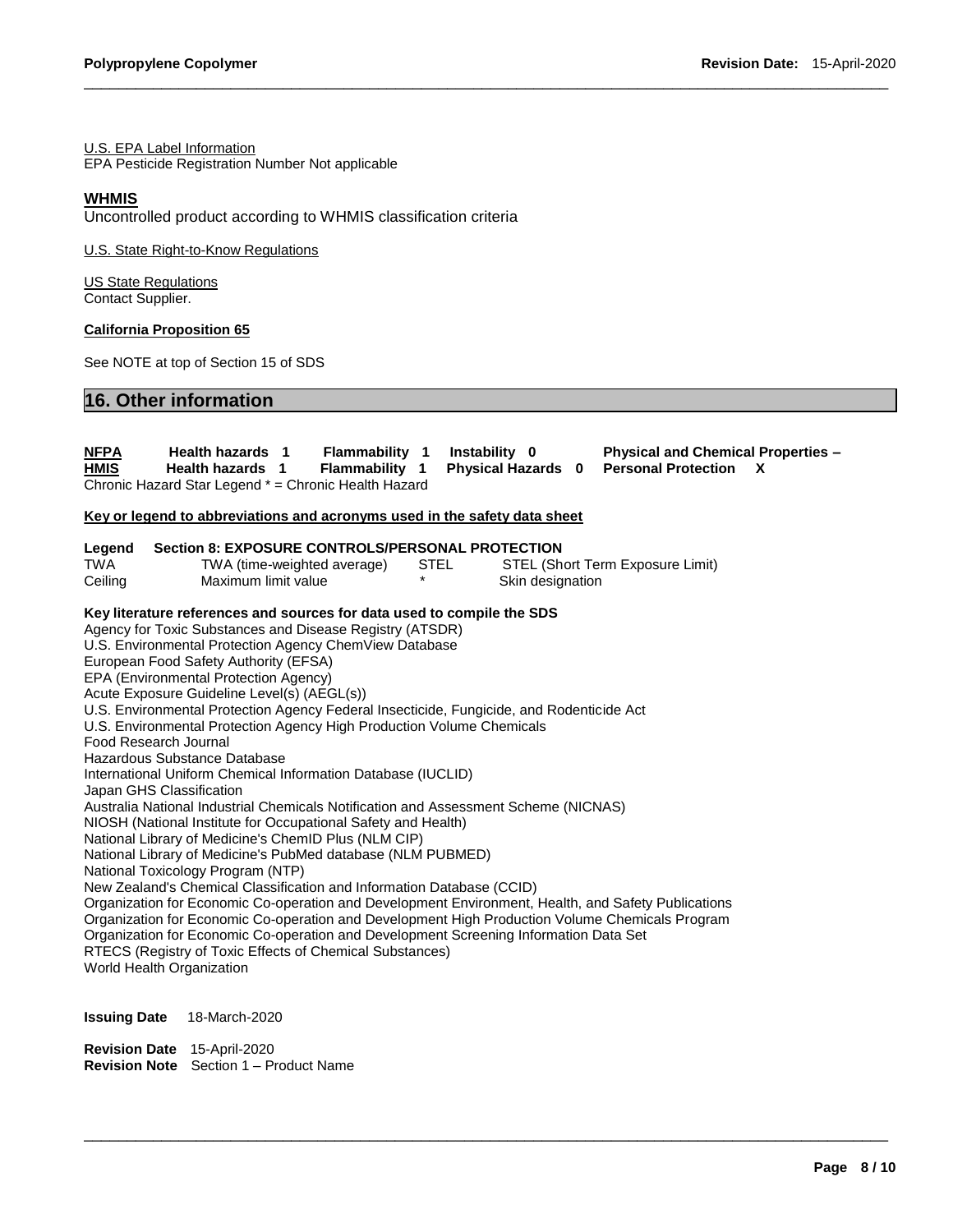### **Disclaimer**

**The information provided in this Safety Data Sheet is correct to the best of our knowledge, information and belief at the date of its publication. The information given is designed only as a guidance for safe handling, use, processing, storage, transportation, disposal and release and is not to be considered a warranty or quality specification. The information relates only to the specific material designated and may not be valid for such material used in combination with any other materials or in any process, unless specified in the text.** 

\_\_\_\_\_\_\_\_\_\_\_\_\_\_\_\_\_\_\_\_\_\_\_\_\_\_\_\_\_\_\_\_\_\_\_\_\_\_\_\_\_\_\_\_\_\_\_\_\_\_\_\_\_\_\_\_\_\_\_\_\_\_\_\_\_\_\_\_\_\_\_\_\_\_\_\_\_\_\_\_\_\_\_\_\_\_\_\_\_\_\_\_\_

\_\_\_\_\_\_\_\_\_\_\_\_\_\_\_\_\_\_\_\_\_\_\_\_\_\_\_\_\_\_\_\_\_\_\_\_\_\_\_\_\_\_\_\_\_\_\_\_\_\_\_\_\_\_\_\_\_\_\_\_\_\_\_\_\_\_\_\_\_\_\_\_\_\_\_\_\_\_\_\_\_\_\_\_\_\_\_\_\_\_\_\_\_

**End of Safety Data Sheet**